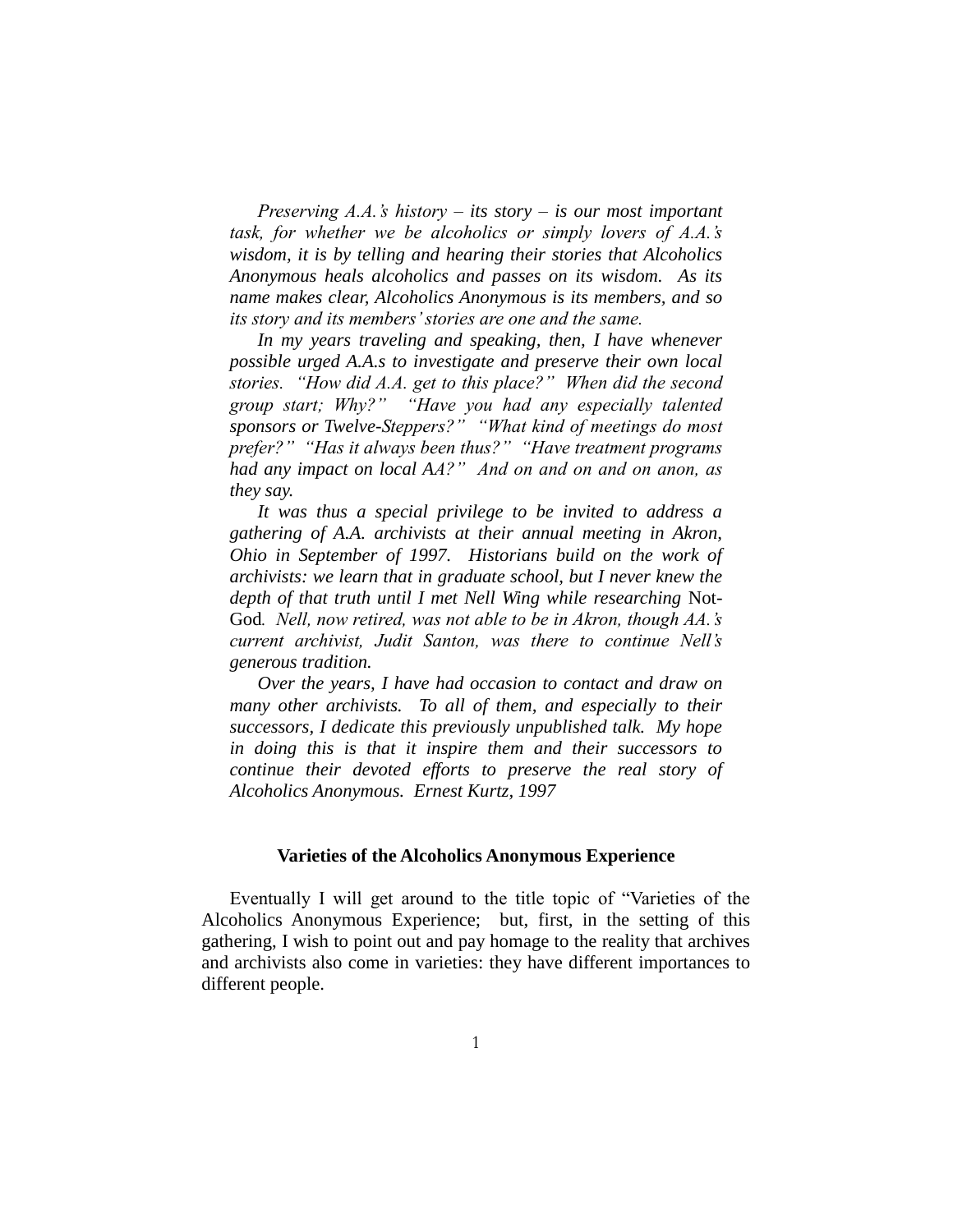Archives serve the functions of both shrines and factories. I intend neither of those terms pejoratively. Shrines connect us to our past. People need to feel connected with their past, which is part of the reality of something greater than ourselves. Such shrines less invite worship than they awaken awareness of connection, a connection that *is* a spiritual reality. Such archives honor the past, but they also inform the present. And the future: one theme of this presentation is the understanding, borrowed from Dickens and Goethe, that there exists a profound connection between *memory* and *hope*, that "Those who have no memory have no hope."

Archives in-form the present and the future not only with artifacts but also with ideas. For archives are places where memories are not so much stored as they are preserved for incorporation into new reality, the ever-changing reality of any living phenomenon. Memory itself is less a warehouse than a construction site, and thus also the places and the people that serve memory are builders as well as preservers.

All living realities change. Bill Wilson and most of the other early AAs recognized that AA would change. But there are different kinds of change. On the one hand, there is the development that results from natural growth and constructive adaptation to new circumstances and surroundings. On the other hand, there is the subversion that turns one reality into a very different reality, often the very opposite of its original thrust. Alcoholics Anonymous, like any other reality, finds itself under pressures to change in both ways.

Constructive change is aided by a connection with history. History is less an anchor that keeps something in one place than it is the stabilizer that makes it possible for the rudder to be effective, that prevents a boat's being toppled over by every passing wind (or windbag).

History is important because *story* is important, and few existing entities better demonstrate or more deeply realize the importance of story than the storytelling program and fellowship of Alcoholics Anonymous.

History is important less because, in Santayana's often quoted but rarely grasped caution, "Those who do not remember the past are doomed to repeat it" than because, in those thematic words I noted earlier, "Those who have no memory, have no hope." There is a link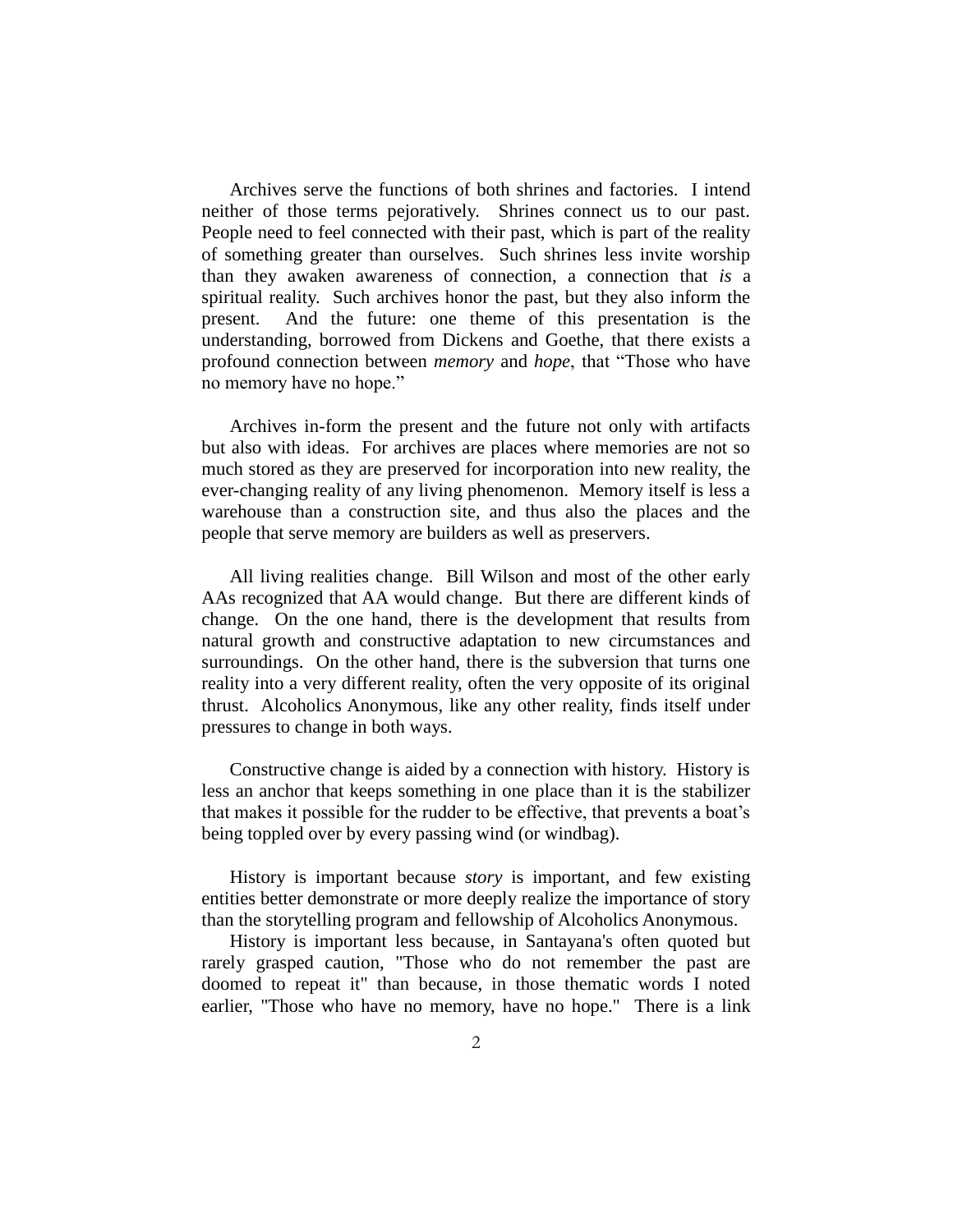between memory and hope: both are fragile, and so each sustains the other, and each needs all the help it can get from the other. And this is why the *real* story of Alcoholics Anonymous is important. We need hope, and our hope is founded in memory. And because memory is fallible and easily deceived, we need the archives that house and make available the necessary checks to errant memory.

Let's look at recent memory and how some among you have served it. I assume you are familiar with the recently published or in-process works on Alcoholics Anonymous by Bob Fitzgerald, Mary Darrah, Mel Barger, Wally Paton, and the revision of Nell Wing's reminiscences, *Grateful to Have Been There*. We are also being blessed with some excellent dissertation studies of aspects of Alcoholics Anonymous. Although few of these are primarily historical, several of them  $-$  and certainly many possible future studies — could benefit and could benefit us if their authors knew of and had access to archival materials, and especially to the stories of AA members over the years.

What is going on at the dissertation level should be of interest to people like us, because what most keeps these studies honest is access to the real continuing story of Alcoholics Anonymous. Serious students need both access and guidance. Let me mention two recent examples where local cooperation helped produce very good work, work that may have an impact even on some cynical academics. A dissertation out of Northwestern University by Kathleen Flynn examines the story-style of A.A. talks – Kathi's field is performance studies, and she offers a fascinating analysis of what happens at AA convention gatherings. At the University of Rochester, an anthropology candidate, Maria Swora, has just completed a dissertation on how what happens within A.A. meetings fits understandings of how people change. Rochester, New York, had one of the early "Wilson Clubs" and for a long time was a bastion of the old-time A.A. that had definite membership requirements, and Maria's work has captured the lingering traces of such practices.

So not only A.A. but serious study of A.A. is vibrantly alive, and no matter what the explicit field of study, each of these works sheds further light on A.A.'s continuing story. I maintain a bibliography of serious literature on Alcoholics Anonymous, and it currently comprises some 2,000 items, with about five or six new additions each month.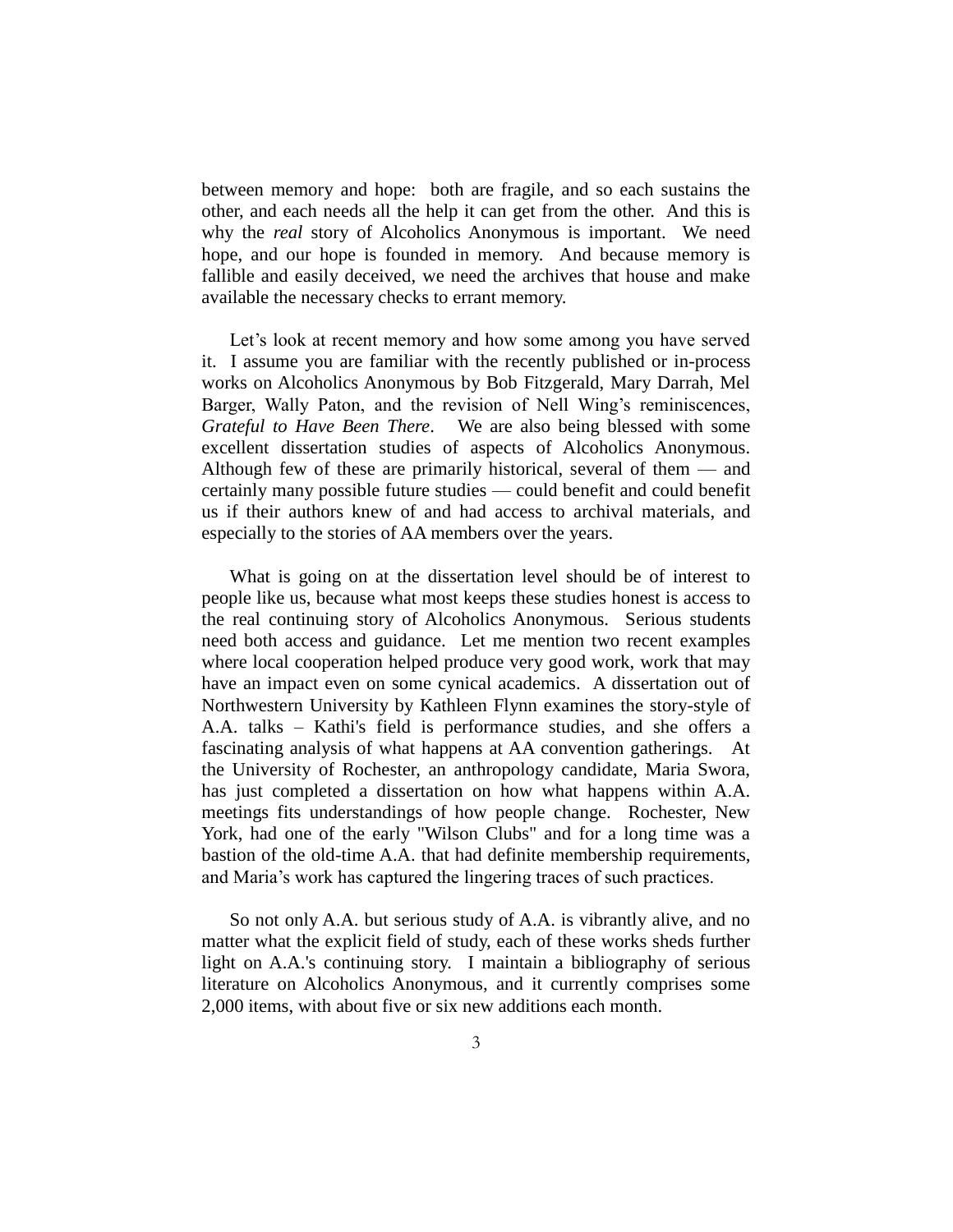## **The Dangers in Distortions of A.A.'s Story**

That was the good news. Less happily, there have also recently appeared people who in pursuit of a particular agenda tell A.A.'s story in ways that distort its history. A bit later I shall mention three such distortions, but here let me frame some points in the context of a very real concern over the Oxford Group enthusiasts who try to provide historical underpinning for what has become a movement to Christianize Alcoholics Anonymous by reinterpreting A.A.'s early history. Some of these zealots at times directly denigrate the contributions of Sister Ignatia and Father Dowling in their single-minded, indeed narrow-minded, attempts to prove that A.A. came out of "Bible Christianity."

There is nothing wrong with reinterpretation, so long as it is based on evidence. One reason we tell stories is to upgrade memory, and we revise our stories and our memory as more information comes in. But there are three guidelines that should undergird that process in any genuinely historical study.

First, there has to be evidence for any claim. Just because you think "it would be nice" if something happened in a certain way does not mean that it did. Some people think that Bill Wilson must have known Dr. Bob before Bill ever went to Akron back there in April of 1935. Maybe he did. I do not know, for certain, but all the evidence that we have says that he did not and, therefore, if someone says that he did, please show me your evidence. This may not seem like such a big deal, except that it would call into question Bill's fundamental honesty on a key issue. And so it is not merely trivial, like whether Dr. Bob had his last drink on June 10th or June 17th. Thanks to the research and evidence turned up by a New Jersey attorney, it seems probable that June 17th is the correct date, and the same evidence suggests how naturally such a memory error might have occurred. So we have been celebrating A.A.'s birthday a week early each year: I doubt that discovery impacts anyone's sobriety much, one way or the other.

The second requirement is that you have to look at *all* the available evidence. Yes, certain things did happen in Akron. But other things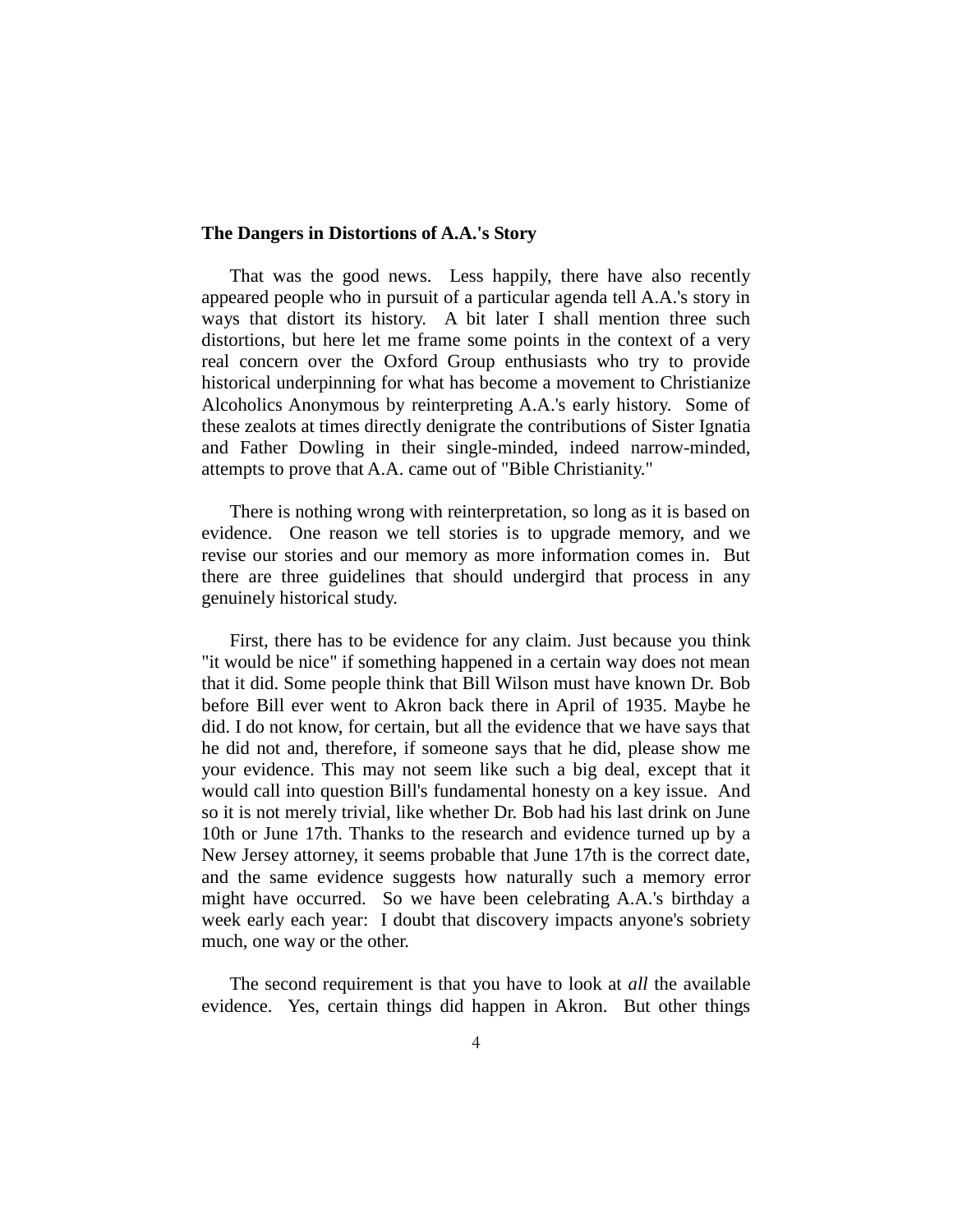were also happening in New York and elsewhere. The historical storyteller has to take into account everything that we know, not just the facts that he or she happens to like. Actively drinking alcoholics are pretty good at the latter – just looking at those truths that they like. You can make a marvelous story out of the things that you like. "Well, I always got up and got to work in the morning; I never missed a day's work." But you do not bother mentioning that you had to be poured into bed every night and how often you went home from work at midday, or whatever the rest of the story was. Truth and honesty require examining and incorporating *all* the available evidence.

Third, you also look at what else is going on at the time, the context, the wider "climate of opinion." Yes, the book *Alcoholics Anonymous* shows signs of being influenced by Oxford Group literature. But also being read at the time were Karen Horney's 1937 book, *The Neurotic Personality in Our Time*, glimmers of which can be found in the Big Book. And in Dale Carnegie's 1935 best-seller, *How to Win Friends and Influence People*, you will find a chapter titled, "When You Are Wrong, Promptly Admit It." Some early A.A. members had been in therapy with Horney or her disciples. Bill Wilson, for one, revered Carnegie. In discussing influences on early A.A. thinking, then, these names merit mention along with those of William James and Henry Drummond and Emmet Fox.

And we need to look not only at the context of the time we are studying but at the context of our own time and its impact on what we see. In the vocabulary of his age, for instance, Bill Wilson was a "flirt." Since then he has become a "womanizer," a "male chauvinist" and "a hegemonic white male oppressor of women." Not too dissimilarly, the current emphasis on harm reduction and the DSM-IV distinction between "alcohol dependence" and "alcohol abuse" leads to viewing differently the Big Book's page 31 differentiation of "a certain type of hard drinker" and "the real alcoholic" – "alcoholics like us."

AA's story will always be re-written and always be in need of rewriting. Some have suggested that I revise *Not-God*, but I respectfully decline. My story is of AA's intellectual history, its place in the history of understandings of spirituality in the context of the mid-twentieth century. That was and is my expertise, and I think I have told and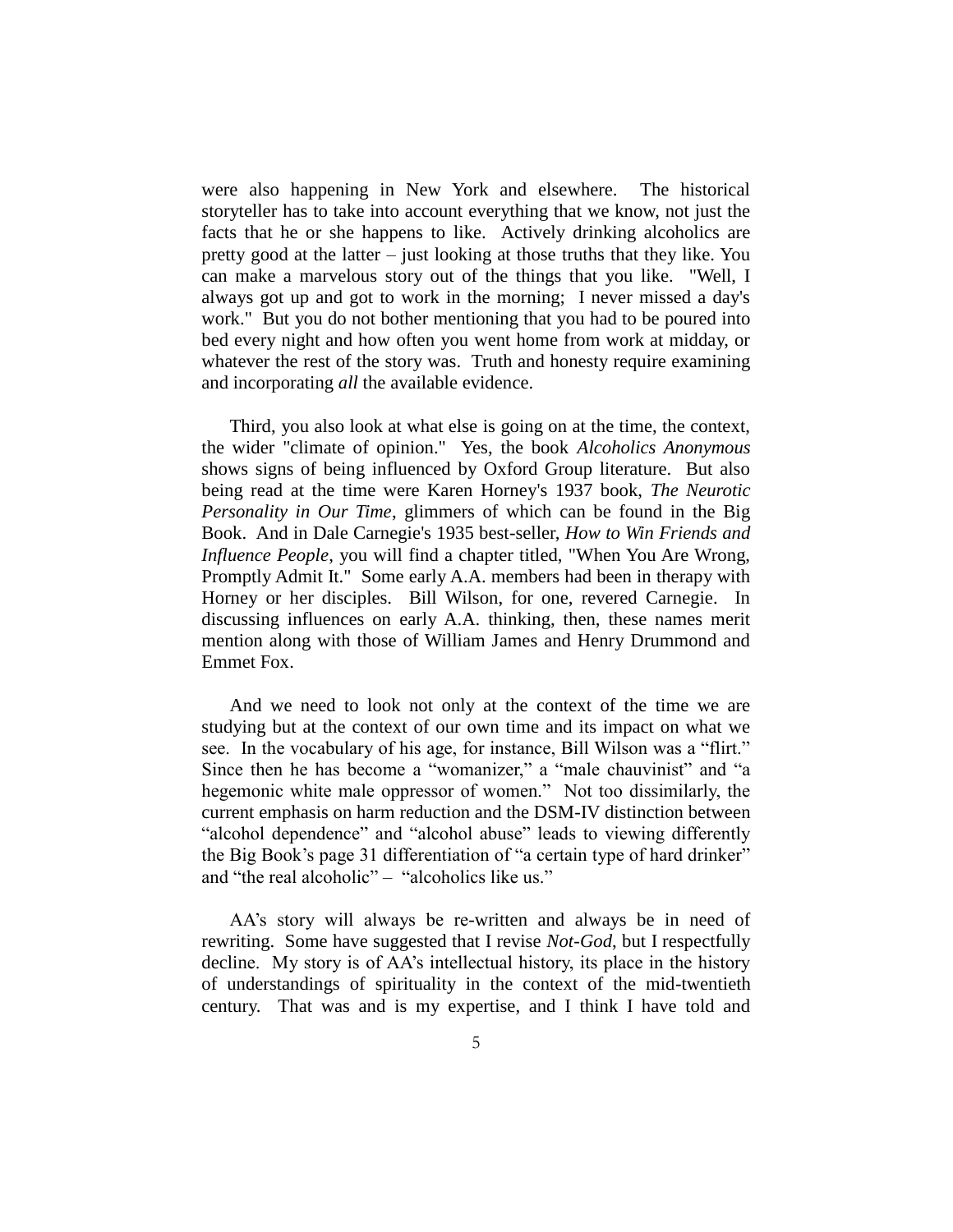documented that story pretty well. But what we need now is a history of Alcoholics Anonymous written by someone who is skilled in the economics and the politics of non-profit organizations and especially someone who is well aware of how some of those things have changed over time. We do not know anything near the full story of the impact of the Rockefeller empire on AA. Nor do we really know the details of that "Works Publishing" stock deal and the full roles of Hank Parkhurst and Horace Crystal in the fashioning of "The One Hundred Men Corporation."

And then there are the "small points." Some Oxford-Group thumpers say that Dr. Bob Smith had vastly cut down his drinking even before Bill Wilson's arrival, that participation in the Group had helped Bob to go on only an occasional binge. But there is a quotation from Dr. Bob's "lead" from a Youngstown, Ohio, *Vindicator* article, reproduced in the pamphlet, *What Others Think of Alcoholics Anonymous*: "The speaker told how he ended 35 years of steady drinking after trying various methods that included hospital and sanitariums. Ardent reading of the Bible and an earnest desire to stay sober also failed. He still got drunk every night. Then he met the other founder-to-be who had been sober for four months and had learned that the way to convince himself was to convince some other drunk."

Even in the area of ideas, of course, I would offer some additions to whomever picks up that larger task. *Not-God* does not do justice to the continuing impact of Dr. William Duncan Silkworth. In 1937, two years before the publication of the Alcoholics Anonymous Big Book, Silkworth published, in the journal of the Medical Society of New York, an article dealing with the distinction between two terms, two words: *decision* and *resolution*. Those who ponder that article may never hear the words of the Third Step in exactly the same way again. Under the title, "Reclamation of the Alcoholic," Silkworth observed to his fellow physicians:

Without quibbling over words, I wish to differentiate between a decision and a resolution or declaration of which the alcoholic has probably made many already. A resolution is an expression of a momentary emotional desire to reform. Its influence lasts only until he has an impulse to take a drink. A decision on the other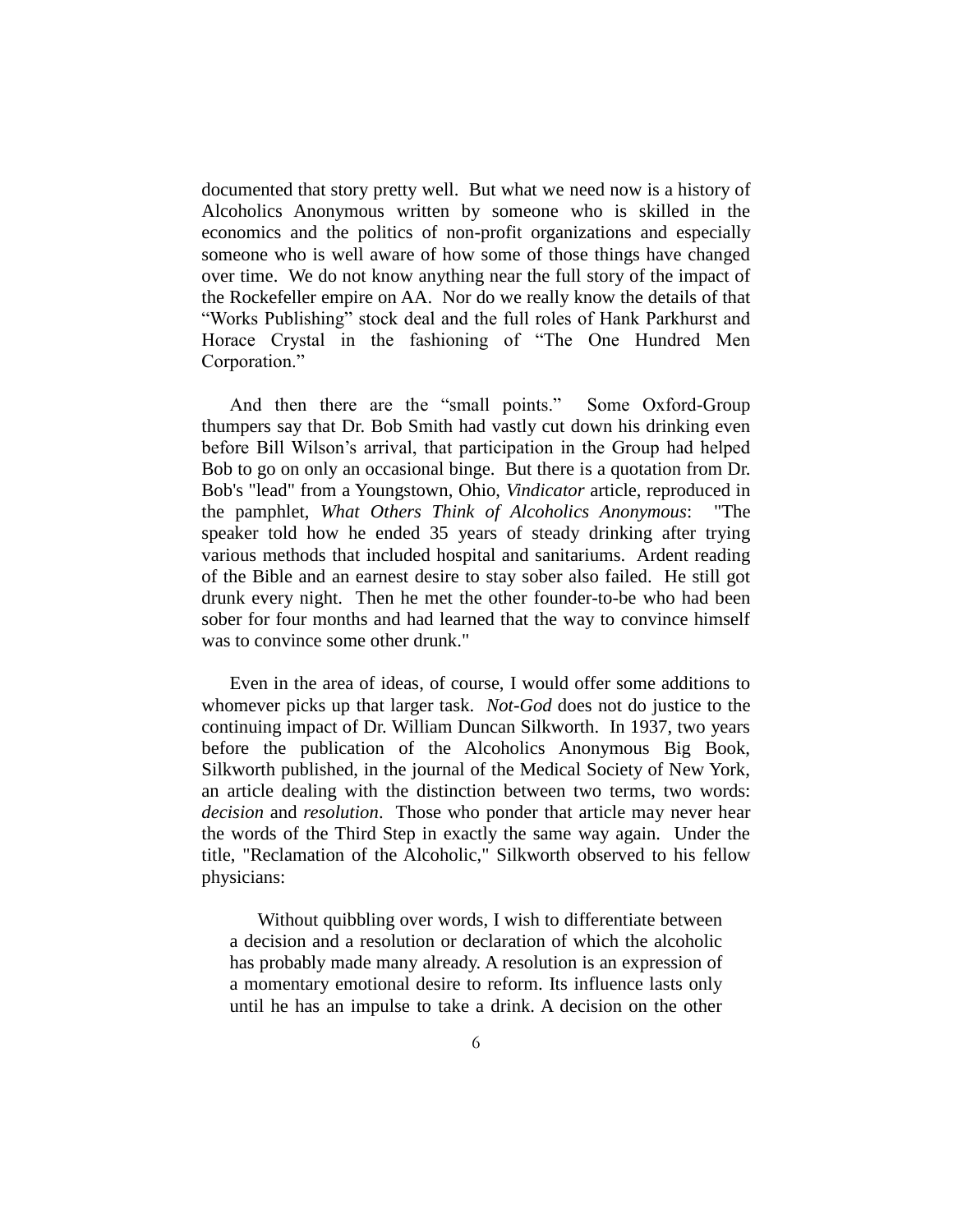hand is the expression of a mental conviction based on an intelligent conception of his condition. Often when a resolution is made, individual must fight constantly with himself. The old environment forces are still arrayed against him and he finally succumbs to his old means of escape. However, if he has made a decision through understanding of facts appealing to his intelligence, he has changed his entire attitude. No will power is needed because now he is not tempted.

That article is of course not the whole story of Silkworth's impact. "Silky" was always there, always available, in those days when Bill was hanging around Towns Hospital seeking out new prospects. It was Silkworth who gave Bill the advice that shaped how Bill told his story when he first met Dr. Bob Smith. And evidence suggests that Silkworth's brief advice did more to shape how A.A. storytelling developed than did all the Oxford Group's ranting about "sharing for witness."

Then too, many of the early A.A.s had been in treatment, some with followers of Richard Peabody or others influenced by the Emmanuel Movement, some with students of Karen Horney. Over-emphasis on the Oxford Group derives from a blinkered view of early A.A. Yes, there were three times as many members in Akron as in New York City well into 1940. And most of the Big Book stories in the first edition come out of Akron. Even that early, however, the New Yorkers had a disproportionate influence on the development of A.A. nationally. Because many worked in sales and traveled, when inquiries came in, after the Jack Alexander article, it was New Yorkers who were more likely to go to those places and meet those people. And when other Americans traveled, they were more likely to visit New York than Akron or even Cleveland. When, after the publication of the Jack Alexander article, people inquired about A.A., they wrote to New York: that's the address that was given. So despite their initial small numbers, the New York A.A.s had an impact out of proportion to those numbers. You don't just count members to tell where the center of gravity is: you look also at relative weight.

And in the mid-West, of course, the 1939 split of the Clevlanders from Akron was over the Oxford Group connection. And almost immediately there were splits in Cleveland itself, and this fact and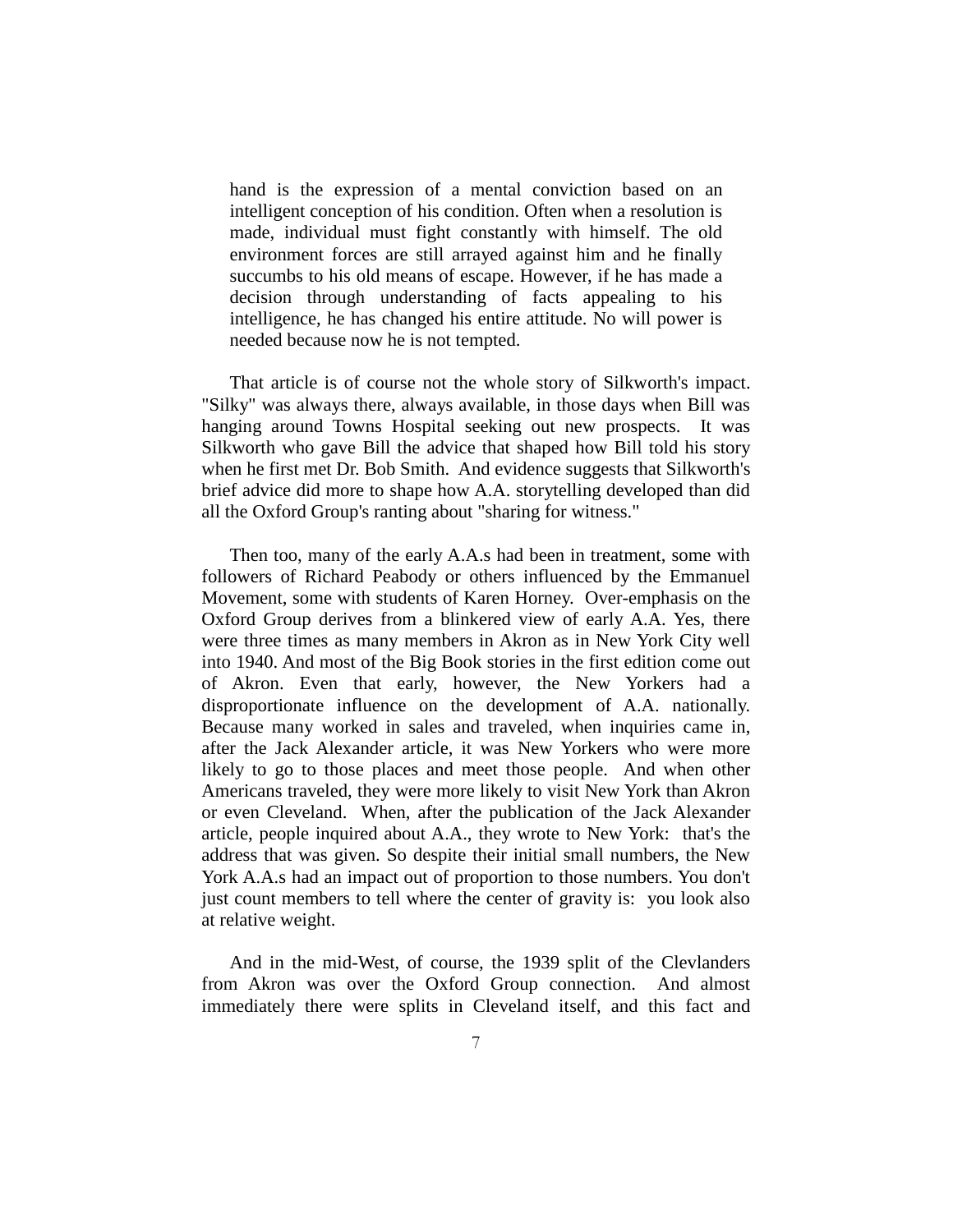process tells us something else that was not only important in early Alcoholics Anonymous but that may have increasing significance today, not least because so many forget this early history. So let's turn to the topic of "Varieties of the Alcoholics Anonymous Experience."

A theme that bridges A.A. history and A.A. spirituality – and probably history and spirituality in general – is openness to *difference* and therefore the cherishing of *varieties*. Because we are finite, there is no "once and for all"; or, in the words of Chapter Five: "First of all, we had to quit playing God. It didn't work."

If I were to write another book on A.A., its title would be *Varieties of the Alcoholics Anonymous Experience*. The vast diversity of meetings and groups is surely the outstanding characteristic of A.A. today. But this is not some new, postmodern thing. From the very beginning there were these varieties of A.A. understanding and experience. They have always been with us, and members have recognized this. In a 1946 pamphlet put out by the Cleveland Central Service Office, for example, we read the following:

"A.A. groups are not mentioned in the Twelve Steps, nor are hospitals, central offices, minstrel shows, clam bakes, bowling teams, softball leagues, open meetings, or many of the other activities of the movement. . . .

"A.A. groups are fundamentally little bands of people who are friends and who can help each other stay sober. Each group, therefore, reflects the needs of its own members. The way a group is managed is the way its members want it to be managed for their common benefit. As a result, we have large groups, small groups, groups which have refreshments, groups which never have refreshments, groups which like long meetings, groups which like short meetings, social groups, working groups, men's groups, women's groups, groups that play cards, groups which specialize in young people and as many other varieties as there are kinds of people. . . .

"Each group has its own customs, its own financial problems, and its own method of operation. As long as if follows as a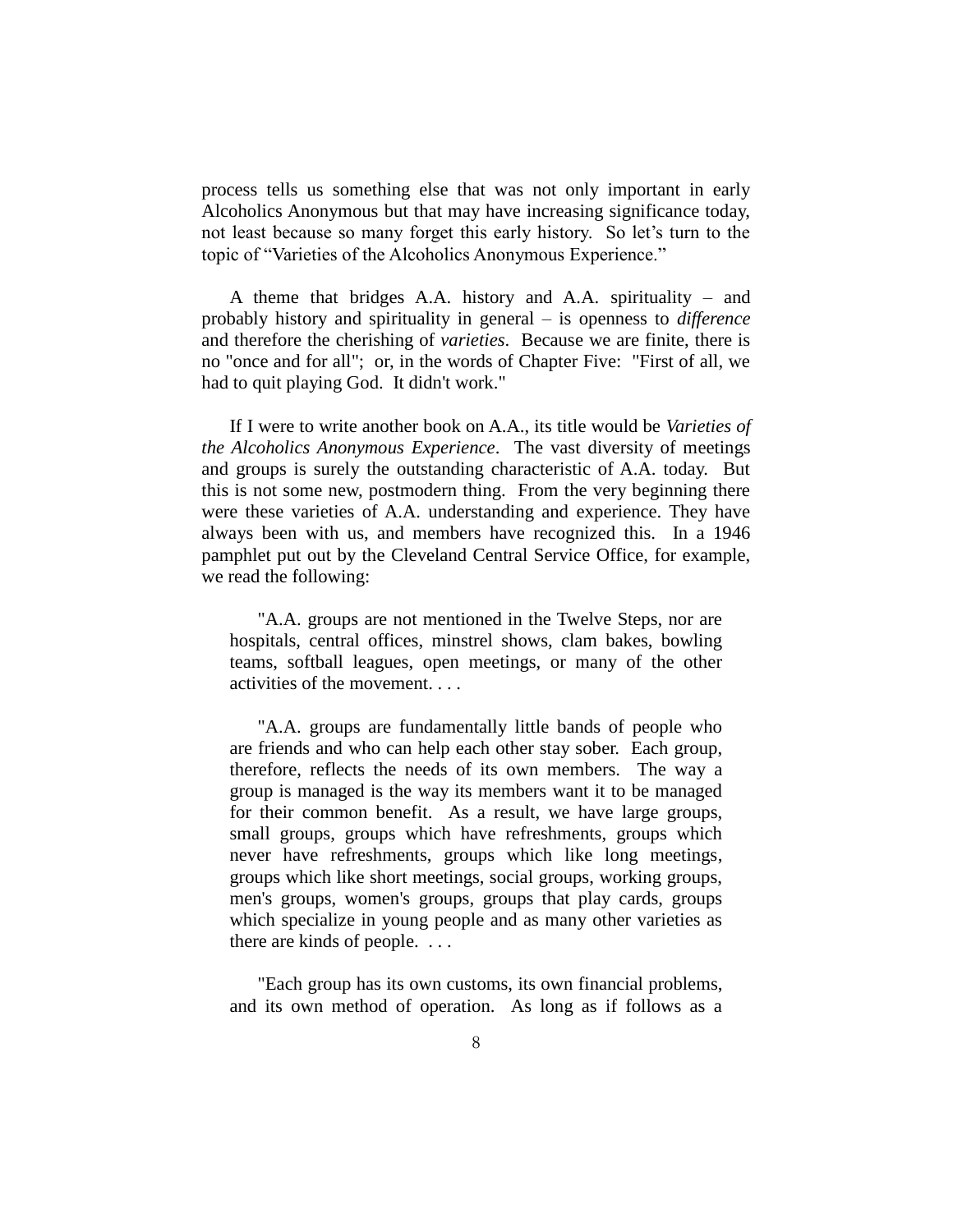group, the same principles A.A. recommends for individuals – unselfishness, honesty, decency, and tolerance – it is above criticism. . . .

"Because this is a large country, because the cultures of various sections and cities differ, because of chance and fate, there is not great uniformity in A.A. customs. The only national standards are the book, *Alcoholics Anonymous*, and the literature put out by The Alcoholic Foundation. The Foundation tries to curb dangerous practices and to avoid unfavorable and inaccurate publicity."

I see threats from especially three directions to the integrity of AA's own story: the Chrisitanizers, the New Agers, and the minions of the Treatment Industry. Each camp is driven by its own agenda, an ideology so profoundly embraced that its proponents seem convinced that only they are committed in "real AA."

The Chrisitianizers, in their single-mindedness, seem blind to the other sources of AA ideas and practices. Their hearts are pure, but this distortion of AA history is especially perilous at a time when AA is being categorized as "a religion" by some U.S. Judicial Jurisdictions. The problem is that this can make it more difficult for some alcoholics who need the fellowship and its program to find help. The earliest AAs were dedicated to keeping the door to AA open as wide as possible. AA's story has been one of the progressive widening of that already open door, and anything that works against that seems untrue to that story, especially when justified on the basis of a very faulty understanding of AA history.

New Agers create the same problem from the opposite direction. Though enthusiastic about that they term "spirituality," their faddish shallowness turns many away from seriously investigating A.A. Alcoholics Anonymous was earlier confused with encounter therapies: one contribution of Charles Dederick in founding Synanon was that he clarified that distinction. A.A. is rooted in the acceptance of limitation: "I am an alcoholic" means that I *cannot* drink alcohol safely. New Age philosophy, whatever its proximate trappings, is essentially pantheistic and eventually inevitably denies limitation. In my very limited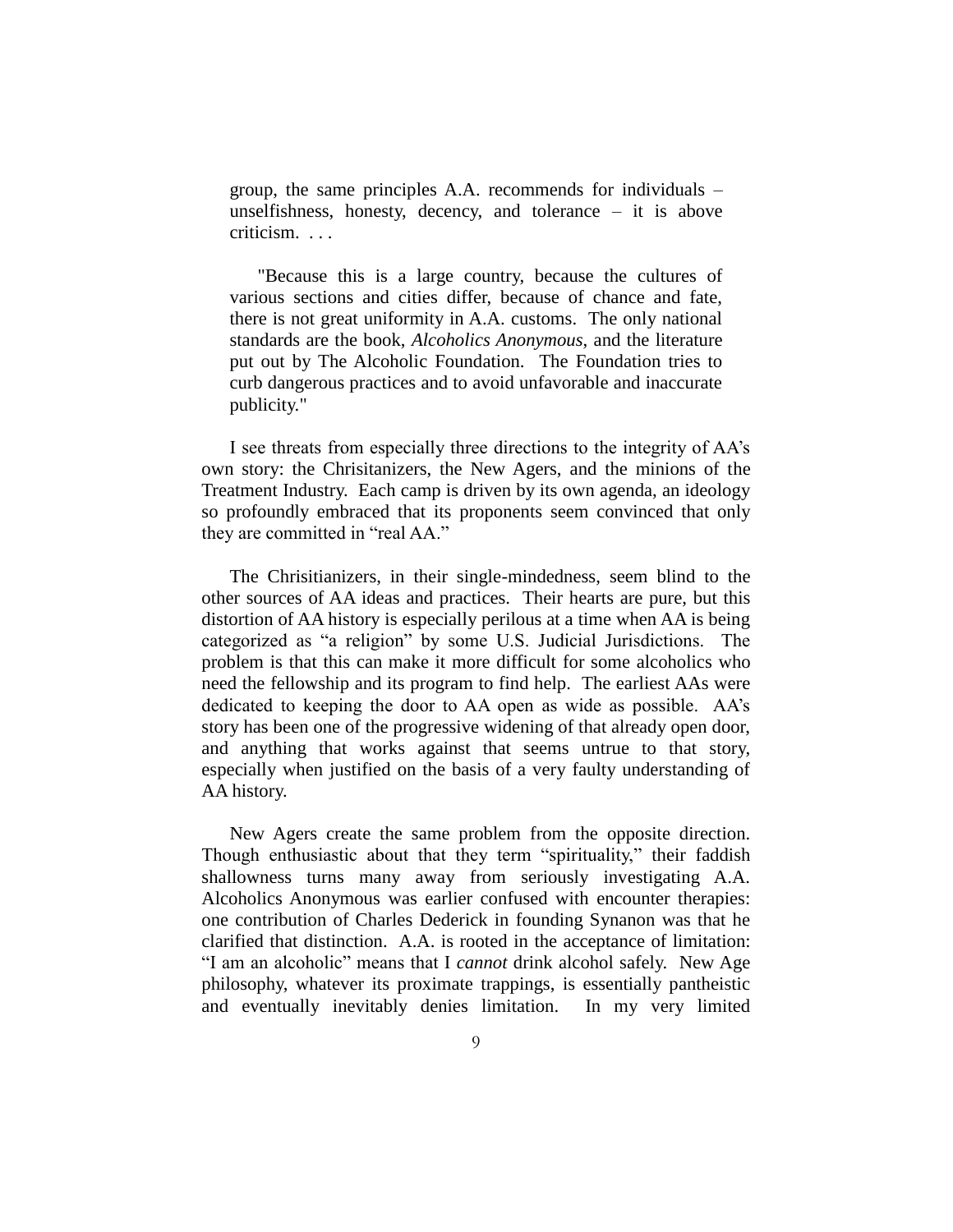experience, it poses more danger to contented sobriety than all the urgings to "moderate drinking" for "problem drinkers" who are not alcoholics. AA derives from an ancient tradition of wisdom founded in that same acceptance of finitude and limitation, a tradition dignified by many saints and scholars. To make it seem otherwise, for whatever supposed reasons of "marketing to moderns," is untrue to its story and, because it is dishonest, is unlikely to succeed in furthering a program that so stresses honesty. Archives, like history, exist in service to truth.

Finally, the pushers of treatment have long tried to wrap themselves in the mantle of Alcoholics Anonymous. Modern treatment for alcoholism grew not out of medical setting but out of AA farms and "Serenity Houses." Then came money and professionalization and the demand for credentials that required even those with good sobriety to talk in the vocabulary of psychotherapy rather than the language of the Twelve Steps. Bill White is currently working on a history of this process, and several of you have assisted his very important research. The best defense against those less interested in helping alcoholics than in enriching themselves is the true story of their origins and relationship to AA. In diverse ways, your archives contain the raw materials of that story.

It is only fair, having dissected these three dangers to the integrity of AA's story, that I offer for your judgment my own criteria for "real AA" — criteria that I believe are derived from AA itself rather than from any ideology, though of course it will be up to you to judge that. Five hints, then, on how to find and recognize "real A.A.", on how to know whether or not you are at a "real A.A. meeting:

First, listen to the *language*. the vocabulary used. Real A.A. uses the vocabulary of the 12 Steps. It speaks of "defects of character" and "shortcomings," taking *one's own* "moral inventory"; "becoming willing" and "humbly asking." It does not speak of "inner children" or spearing fish ("cod" + epée + ants").

Second, in real A.A. we find much *humor*: not the false humor of aggression but the genuine humor of recognizing "the juxtaposition of incongruities" – the seeing together of two (or more) things that do not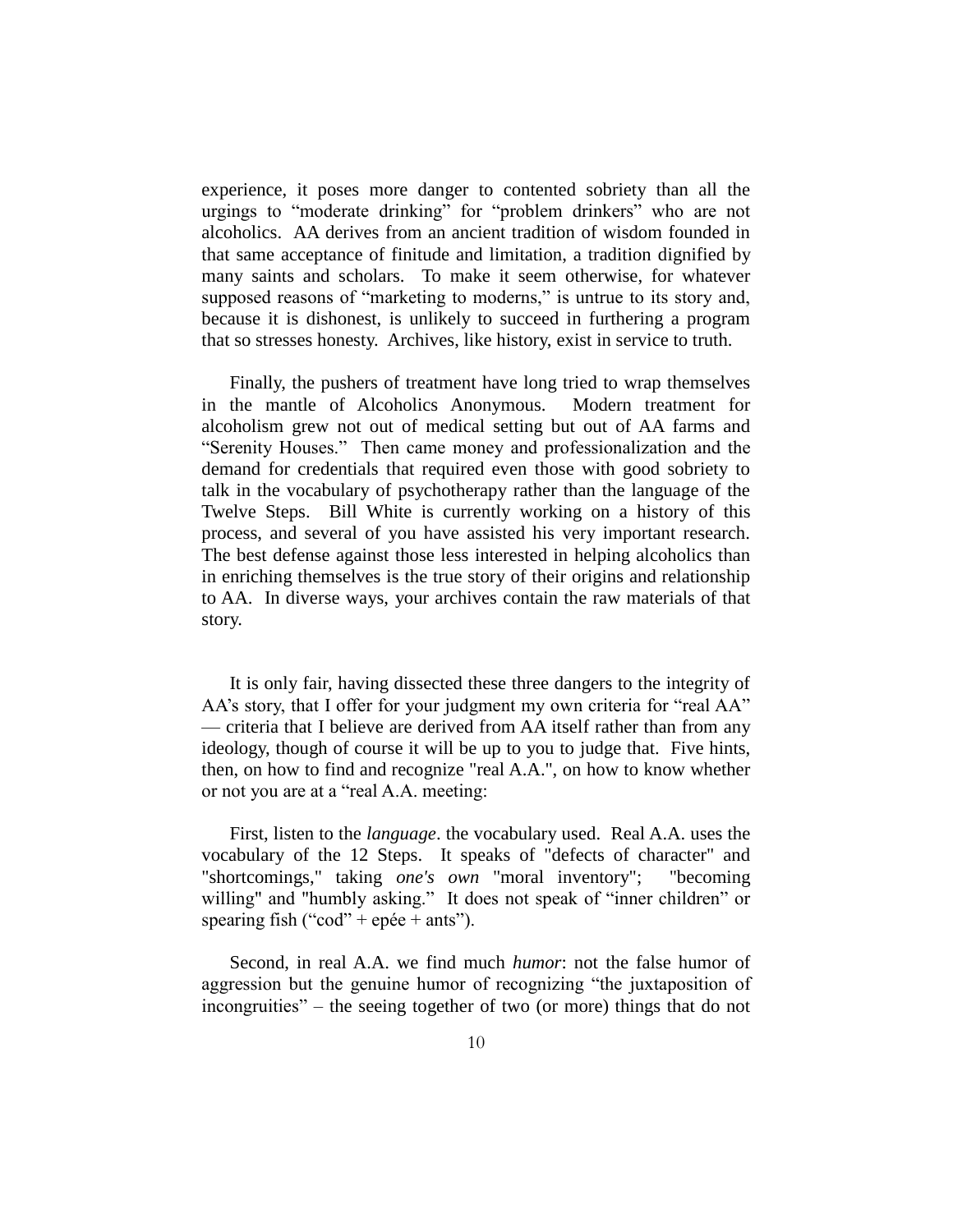belong together. "Sober alcoholic" is, after all, a funny expression, a real "juxtaposition of incongruities." The laughter that characterizes A.A. is often misunderstood: it is not laughter at or even with the speaker – its heartiness derives from being laughter at *self*, laughter at recognizing *self* in the "mirror" that stories provide. Grimness and moroseness belong in bars, and those who cultivate them will likely end up there. Genuine humor marks the acceptance of being human without chemical crutches.

Third, what about the *story-style*? Do the stories told "share experience, strength and hope" by describing "in a general way what we used to be like, what happened, and what we are like now"? Or do those present "do some of that but mostly we tell what's happening to us and how we feel about that."

Fourth, though perhaps this should come first, in real Alcoholics Anonymous there is awareness of – and faithfulness to – AA's *Twelve Traditions*, which are to the spirituality of the group what the Twelve Steps are to the recovery of the individual member.

Fifth and finally, though perhaps also again the most important, do we get the sense that those who are present are there not because they "want to" but because they *need to*? We live in a voluntary, self-willed age, but as one A.A. speaker once put it: "I didn't come into A.A. to save my soul. I came in to save my ass. It wasn't till years later that I learned they were attached."

In conclusion, I wish to offer two conclusions. The first appears in *Not-God* and in my first presentations on A.A.'s story, in answer to the question, "How long will A.A. last?"

So long as somewhere, when a sober alcoholic meets another alcoholic, drinking or sober, and sees in that person first and foremost *not* that he or she is black or white, or male or female, or Baptist or Catholic or Jew, or gay or straight, or *whatever*, but sees rather another alcoholic to whom he or she *must* reach out for the sake of his or her own sobriety  $-$  so long, in other words, as one alcoholic recognizes in another alcoholic first and foremost that he or she *is* alcoholic and that therefore *both* of them need each other –